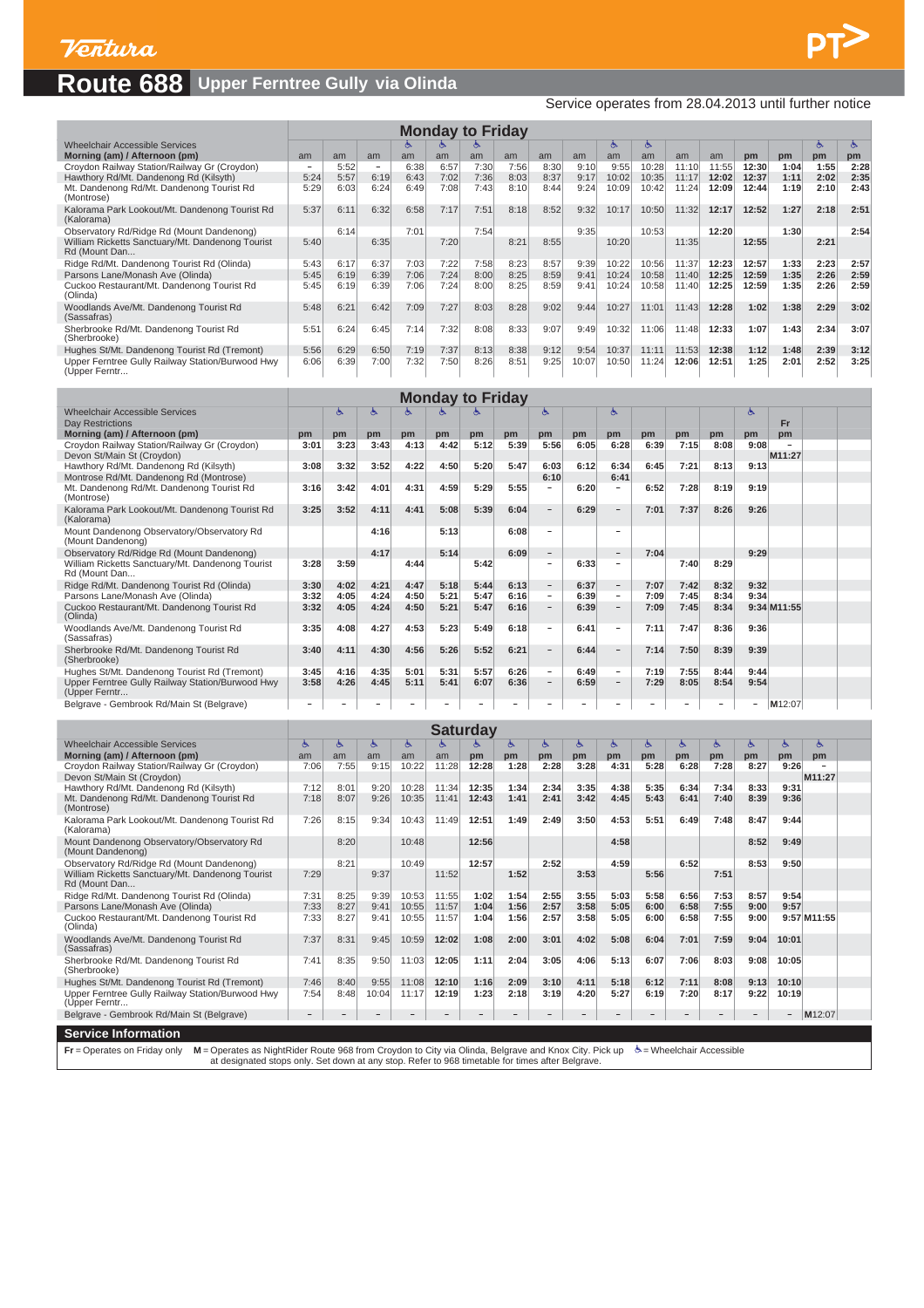# **Route 688 Upper Ferntree Gully via Olinda**

|                                                                   | <b>Sunday</b><br>్<br>俧<br>৬<br>ঙ<br>త<br>偽<br>రా<br>ে<br>G.<br>ం<br>్<br>G. |       |       |       |      |                    |      |      |      |      |      |           |       |  |  |  |
|-------------------------------------------------------------------|------------------------------------------------------------------------------|-------|-------|-------|------|--------------------|------|------|------|------|------|-----------|-------|--|--|--|
| <b>Wheelchair Accessible Services</b>                             |                                                                              |       |       |       |      |                    |      |      |      |      |      |           |       |  |  |  |
| Morning (am) / Afternoon (pm)                                     | am                                                                           | am    | am    | pm    | pm   | pm                 | pm   | pm   | pm   | pm   | pm   | <b>pm</b> | pm    |  |  |  |
| Croydon Railway Station/Railway Gr (Croydon)                      | 9:14                                                                         | 10:22 | 11:28 | 12:28 | 1:28 | 2:28               | 3:28 | 4:33 | 5:28 | 6:28 | 7:28 | 8:25      | 9:27  |  |  |  |
| Hawthory Rd/Mt. Dandenong Rd (Kilsyth)                            | 9:19                                                                         | 10:27 | 11:34 | 12:34 | 1:34 | 2:35               | 3:35 | 4:39 | 5:34 | 6:34 | 7:34 | 8:31      | 9:33  |  |  |  |
| Mt. Dandenong Rd/Mt. Dandenong Tourist Rd<br>(Montrose)           | 9:24                                                                         | 10:33 | 11:41 | 12:40 | 1:41 | 2:42               | 3:42 | 4:45 | 5:41 | 6:41 | 7:41 | 8:37      | 9:39  |  |  |  |
| Kalorama Park Lookout/Mt. Dandenong Tourist Rd<br>(Kalorama)      | 9:32                                                                         | 10:42 | 11:49 | 12:48 | 1:49 | 2:50               | 3:50 | 4:53 | 5:49 | 6:49 | 7:49 | 8:44      | 9:46  |  |  |  |
| Mount Dandenong Observatory/Observatory Rd<br>(Mount Dandenong)   |                                                                              | 10:47 |       | 12:52 |      | 2:55               |      | 4:57 |      | 6:54 |      | 8:48      |       |  |  |  |
| Observatory Rd/Ridge Rd (Mount Dandenong)                         |                                                                              | 10:48 |       | 12:53 |      | 2:56               |      | 4:58 |      | 6:55 |      | 8:49      |       |  |  |  |
| William Ricketts Sanctuary/Mt. Dandenong Tourist<br>Rd (Mount Dan | 9:36                                                                         |       | 11:52 |       | 1:52 |                    | 3:54 |      | 5:53 |      | 7:52 |           | 9:49  |  |  |  |
| Ridge Rd/Mt. Dandenong Tourist Rd (Olinda)                        | 9:38                                                                         | 10:53 | 11:55 | 12:58 | 1:55 | 3:01               | 3:57 | 5:02 | 5:56 | 6:59 | 7:54 | 8:52      | 9:51  |  |  |  |
| Parsons Lane/Monash Ave (Olinda)                                  | 9:41                                                                         | 10:56 | 11:58 | 1:00  | 1:58 | 3:04               | 4:00 | 5:05 | 5:59 | 7:02 | 7:58 | 8:56      | 9:54  |  |  |  |
| Cuckoo Restaurant/Mt. Dandenong Tourist Rd<br>(Olinda)            | 9:41                                                                         | 10:56 | 11:58 | 1:00  | 1:58 | 3:04               | 4:00 | 5:05 | 5:59 | 7:02 | 7:58 | 8:56      | 9:54  |  |  |  |
| Woodlands Ave/Mt. Dandenong Tourist Rd<br>(Sassafras)             | 9:44                                                                         | 11:00 | 12:03 | 1:05  | 2:03 | 3:09               | 4:05 | 5:09 | 6:03 | 7:06 | 8:02 | 8:59      | 9:58  |  |  |  |
| Sherbrooke Rd/Mt. Dandenong Tourist Rd<br>(Sherbrooke)            | 9:48                                                                         | 11:04 | 12:07 | 1:09  | 2:07 | 3:13               | 4:09 | 5:12 | 6:06 | 7:09 | 8:06 | 9:03      | 10:02 |  |  |  |
| Hughes St/Mt. Dandenong Tourist Rd (Tremont)                      | 9:53                                                                         | 11:09 | 12:12 | 1:14  | 2:12 | 3:18               | 4:14 | 5:18 | 6:11 | 7:14 | 8:11 | 9:08      | 10:07 |  |  |  |
| Upper Ferntree Gully Railway Station/Burwood Hwy<br>(Upper Ferntr | 10:03                                                                        | 11:17 | 12:21 | 1:23  | 2:21 | 3:27               | 4:21 | 5:25 | 6:20 | 7:23 | 8:20 | 9:17      | 10:16 |  |  |  |
|                                                                   |                                                                              |       |       |       |      |                    |      |      |      |      |      |           |       |  |  |  |
|                                                                   |                                                                              |       |       |       |      | <b>Good Friday</b> |      |      |      |      |      |           |       |  |  |  |
| Wheelchair Accessible Services                                    | ్                                                                            | க     | డి    | ঙ     | ঙ    | 儁                  | 45   | డి   | డి   | ్    | డి   | ్         | ঙ     |  |  |  |
| Morning (am) / Afternoon (pm)                                     | am                                                                           | am    | am    | pm    | pm   | pm                 | pm   | pm   | pm   | pm   | pm   | pm        | pm    |  |  |  |
| Croydon Railway Station/Railway Gr (Croydon)                      | $Q \cdot 14$                                                                 | 10.22 | 11.28 | 12.28 | 1.28 | 2.28               | 3.28 | 4.33 | 5.28 | 6.28 | 7.28 | 8.25      | 9.27  |  |  |  |

| Morning (am) / Afternoon (pm)                                     | am    | am    | am    | pm    | pm   | pm   | pm   | pm   | pm   | pm   | pm   | pm   | pm    |  |  |
|-------------------------------------------------------------------|-------|-------|-------|-------|------|------|------|------|------|------|------|------|-------|--|--|
| Croydon Railway Station/Railway Gr (Croydon)                      | 9:14  | 10:22 | 11:28 | 12:28 | 1:28 | 2:28 | 3:28 | 4:33 | 5:28 | 6:28 | 7:28 | 8:25 | 9:27  |  |  |
| Hawthory Rd/Mt. Dandenong Rd (Kilsyth)                            | 9:19  | 10:27 | 11:34 | 12:34 | 1:34 | 2:35 | 3:35 | 4:39 | 5:34 | 6:34 | 7:34 | 8:31 | 9:33  |  |  |
| Mt. Dandenong Rd/Mt. Dandenong Tourist Rd<br>(Montrose)           | 9:24  | 10:33 | 11:41 | 12:40 | 1:41 | 2:42 | 3:42 | 4:45 | 5:41 | 6:41 | 7:41 | 8:37 | 9:39  |  |  |
| Kalorama Park Lookout/Mt. Dandenong Tourist Rd<br>(Kalorama)      | 9:32  | 10:42 | 11:49 | 12:48 | 1:49 | 2:50 | 3:50 | 4:53 | 5:49 | 6:49 | 7:49 | 8:44 | 9:46  |  |  |
| Mount Dandenong Observatory/Observatory Rd<br>(Mount Dandenong)   |       | 10:47 |       | 12:52 |      | 2:55 |      | 4:57 |      | 6:54 |      | 8:48 |       |  |  |
| Observatory Rd/Ridge Rd (Mount Dandenong)                         |       | 10:48 |       | 12:53 |      | 2:56 |      | 4:58 |      | 6:55 |      | 8:49 |       |  |  |
| William Ricketts Sanctuary/Mt. Dandenong Tourist<br>Rd (Mount Dan | 9:36  |       | 11:52 |       | 1:52 |      | 3:54 |      | 5:53 |      | 7:52 |      | 9:49  |  |  |
| Ridge Rd/Mt. Dandenong Tourist Rd (Olinda)                        | 9:38  | 10:53 | 11:55 | 12:58 | 1:55 | 3:01 | 3:57 | 5:02 | 5:56 | 6:59 | 7:54 | 8:52 | 9:51  |  |  |
| Parsons Lane/Monash Ave (Olinda)                                  | 9:41  | 10:56 | 11:58 | 1:00  | 1:58 | 3:04 | 4:00 | 5:05 | 5:59 | 7:02 | 7:58 | 8:56 | 9:54  |  |  |
| Cuckoo Restaurant/Mt. Dandenong Tourist Rd<br>(Olinda)            | 9:41  | 10:56 | 11:58 | 1:00  | 1:58 | 3:04 | 4:00 | 5:05 | 5:59 | 7:02 | 7:58 | 8:56 | 9:54  |  |  |
| Woodlands Ave/Mt. Dandenong Tourist Rd<br>(Sassafras)             | 9:44  | 11:00 | 12:03 | 1:05  | 2:03 | 3:09 | 4:05 | 5:09 | 6:03 | 7:06 | 8:02 | 8:59 | 9:58  |  |  |
| Sherbrooke Rd/Mt. Dandenong Tourist Rd<br>(Sherbrooke)            | 9:48  | 11:04 | 12:07 | 1:09  | 2:07 | 3:13 | 4:09 | 5:12 | 6:06 | 7:09 | 8:06 | 9:03 | 10:02 |  |  |
| Hughes St/Mt. Dandenong Tourist Rd (Tremont)                      | 9:53  | 11:09 | 12:12 | 1:14  | 2:12 | 3:18 | 4:14 | 5:18 | 6:11 | 7:14 | 8:11 | 9:08 | 10:07 |  |  |
| Upper Ferntree Gully Railway Station/Burwood Hwy<br>(Upper Ferntr | 10:03 | 11:17 | 12:21 | 1:23  | 2:21 | 3:27 | 4:21 | 5:25 | 6:20 | 7:23 | 8:20 | 9:17 | 10:16 |  |  |
| <b>Service Information</b>                                        |       |       |       |       |      |      |      |      |      |      |      |      |       |  |  |
| う = Wheelchair Accessible                                         |       |       |       |       |      |      |      |      |      |      |      |      |       |  |  |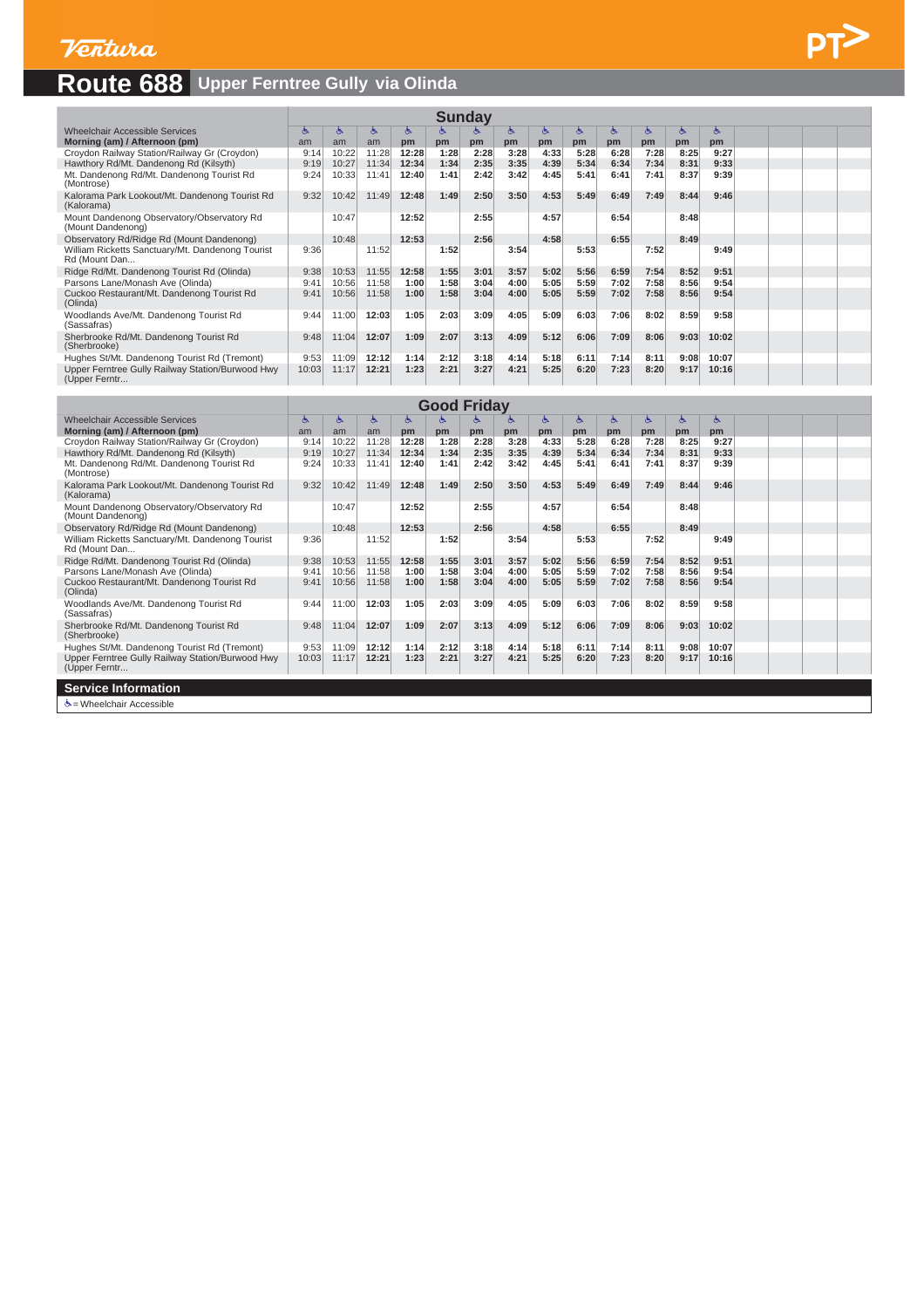## **Route 688 Croydon via Olinda**

#### Service operates from 28.04.2013 until further notice

| <b>Monday to Friday</b><br>త<br>৬<br>জ<br>ా<br>ര<br>G<br>G        |      |      |      |      |                          |      |      |      |       |                          |      |      |       |       |       |       |       |
|-------------------------------------------------------------------|------|------|------|------|--------------------------|------|------|------|-------|--------------------------|------|------|-------|-------|-------|-------|-------|
| Wheelchair Accessible Services                                    |      |      |      |      |                          |      |      |      |       |                          |      |      |       |       |       |       |       |
| Morning (am) / Afternoon (pm)                                     | am   | am   | am   | am   | am                       | am   | am   | am   | am    | am                       | am   | am   | am    | am    | am    | am    | pm    |
| Upper Ferntree Gully Railway Station/Burwood Hwy<br>(Upper Ferntr | -    | 5:24 | 5:59 | 6:23 | $\overline{\phantom{a}}$ | 6:48 | 7:02 | 7:12 | K7:39 | $\overline{\phantom{a}}$ | 8:06 | 8:39 | 9:16  | 10:09 | 10:37 | 11:17 | 12:08 |
| Churchill Dr/Mt. Dandenong Tourist Rd (Ferny<br>Creek)            | -    | 5:32 | 6:07 | 6:30 | $\overline{\phantom{a}}$ | 6:55 | 7:09 | 7:18 | K7:47 | $\sim$                   | 8:14 | 8:47 | 9:22  | 10:17 | 10:45 | 11:25 | 12:15 |
| Sherbrooke Rd/Mt. Dandenong Tourist Rd (Ferny<br>Creek)           | -    | 5:37 | 6:12 | 6:35 | $\overline{\phantom{a}}$ | 7:01 | 7:15 | 7:23 | K7:52 | $\overline{\phantom{a}}$ | 8:19 | 8:52 | 9:27  | 10:22 | 10:50 | 11:30 | 12:20 |
| Prince St/Mt. Dandenong Tourist Rd (Sassafras)                    | $-$  | 5:40 | 6:15 | 6:38 | $\qquad \qquad -$        | 7:04 | 7:18 | 7:26 | K7:55 | $ \,$                    | 8:22 | 8:55 | 9:30  | 10:25 | 10:53 | 11:33 | 12:23 |
| Parsons Lane/Monash Ave (Olinda)                                  | -    | 5:48 | 6:23 | 6:43 | $\overline{\phantom{a}}$ | 7:10 | 7:24 | 7:34 | K8:03 | $\overline{\phantom{a}}$ | 8:30 | 9:03 | 9:38  | 10:33 | 11:01 | 11:41 | 12:31 |
| Ridge Rd/Mt. Dandenong Tourist Rd (Olinda)                        | $-$  | 5:50 | 6:27 | 6:45 | 6:56                     | 7:12 | 7:26 | 7:36 | K8:05 | $-$                      | 8:33 | 9:05 | 9:40  | 10:35 | 11:03 | 11:43 | 12:33 |
| Observatory Rd/Ridge Rd (Mount Dandenong)                         |      | 5:53 |      | 6:47 |                          |      | 7:31 |      |       | $\overline{\phantom{a}}$ | 8:36 | 9:08 |       | 10:39 |       | 11:47 |       |
| Mt Dandenong Arboretum/Ridge Rd (Mount<br>Dandenong)              |      | 5:53 |      | 6:47 |                          |      | 7:31 |      |       |                          | 8:36 | 9:08 |       | 10:39 |       | 11:47 |       |
| William Ricketts Sanctuary/Mt. Dandenong Tourist<br>Rd (Mount Dan |      |      | 6:29 |      | 6:59                     | 7:14 |      | 7:37 | K8:08 | $\overline{\phantom{a}}$ |      |      | 9:43  |       | 11:05 |       | 12:35 |
| Kalorama Park Lookout/Mt. Dandenong Tourist Rd<br>(Kalorama)      |      | 5:57 | 6:32 | 6:50 | 7:02                     | 7:18 | 7:35 | 7:43 | K8:12 | $\overline{\phantom{0}}$ | 8:40 | 9:12 | 9:47  | 10:42 | 11:08 | 11:50 | 12:38 |
| Montrose Town Centre/Mt. Dandenong Tourist Rd<br>(Montrose)       | -    | 6:06 | 6:40 | 6:59 | 7:12                     | 7:28 | 7:43 | 7:51 | K8:22 | $\overline{\phantom{a}}$ | 8:50 | 9:22 | 9:56  | 10:51 | 11:17 | 11:59 | 12:47 |
| Montrose Rd/Mt. Dandenong Rd (Montrose)                           | 5:47 | 6:06 | 6:40 | 6:59 | 7:12                     | 7:28 | 7:43 | 7:51 |       | 8:22                     | 8:50 | 9:22 | 9:56  | 10:51 | 11:17 | 11:59 | 12:47 |
| Kilsyth Memorial Hall/Mt. Dandenong Rd (Kilsyth)                  | 5:52 | 6:13 | 6:48 | 7:10 | 7:20                     | 7:37 | 7:55 | 8:02 | 8:31  | 8:30                     | 8:59 | 9:30 | 10:06 | 10:59 | 11:25 | 12:07 | 12:54 |
| Croydon Railway Station/Railway Gr (Croydon)                      | 5:58 | 6:19 | 6:55 | 7:19 | 7:27                     | 7:46 | 8:05 | 8:11 | 8:38  | 8:38                     | 9:08 | 9:38 | 10:15 | 11:07 | 11:32 | 12:15 | 1:01  |
|                                                                   |      |      |      |      |                          |      |      |      |       |                          |      |      |       |       |       |       |       |

| <b>Monday to Friday</b><br><b>Wheelchair Accessible Services</b><br>৬<br>డ<br>త<br>త<br>心<br>రా<br>డ |       |      |      |      |      |      |      |      |      |      |      |      |      |      |      |       |  |
|------------------------------------------------------------------------------------------------------|-------|------|------|------|------|------|------|------|------|------|------|------|------|------|------|-------|--|
|                                                                                                      |       |      |      |      |      |      |      |      |      |      |      |      |      |      |      |       |  |
| Morning (am) / Afternoon (pm)                                                                        | pm    | pm   | pm   | pm   | pm   | pm   | pm   | pm   | pm   | pm   | pm   | pm   | pm   | pm   | pm   | pm    |  |
| Upper Ferntree Gully Railway Station/Burwood Hwy<br>(Upper Ferntr                                    | 12:41 | 1:19 | 2:04 | 2:41 | 3:12 | 3:38 | 4:00 | 4:28 | 4:57 | 5:25 | 5:53 | 6:18 | 7:01 | 7:31 | 8:16 | 9:15  |  |
| Churchill Dr/Mt. Dandenong Tourist Rd (Ferny<br>Creek)                                               | 12:49 | 1:27 | 2:12 | 2:49 | 3:20 | 3:46 | 4:08 | 4:36 | 5:05 | 5:33 | 6:00 | 6:26 | 7:08 | 7:35 | 8:24 | 9:22  |  |
| Sherbrooke Rd/Mt. Dandenong Tourist Rd (Ferny<br>Creek)                                              | 12:54 | 1:32 | 2:17 | 2:54 | 3:25 | 3:51 | 4:13 | 4:41 | 5:10 | 5:38 | 6:05 | 6:31 | 7:13 | 7:40 | 8:29 | 9:26  |  |
| Prince St/Mt. Dandenong Tourist Rd (Sassafras)                                                       | 12:57 | 1:35 | 2:20 | 2:57 | 3:28 | 3:54 | 4:16 | 4:44 | 5:13 | 5:41 | 6:08 | 6:34 | 7:16 | 7:43 | 8:32 | 9:30  |  |
| Parsons Lane/Monash Ave (Olinda)                                                                     | 1:05  | 1:43 | 2:28 | 3:05 | 3:36 | 4:02 | 4:24 | 4:52 | 5:21 | 5:49 | 6:16 | 6:42 | 7:20 | 7:46 | 8:40 | 9:34  |  |
| Ridge Rd/Mt. Dandenong Tourist Rd (Olinda)                                                           | 1:07  | 1:45 | 2:30 | 3:07 | 3:38 | 4:04 | 4:26 | 4:54 | 5:23 | 5:51 | 6:18 | 6:44 | 7:22 | 7:48 | 8:42 | 9:37  |  |
| Observatory Rd/Ridge Rd (Mount Dandenong)                                                            | 1:10  |      | 2:34 |      | 3:41 |      |      |      |      |      |      | 6:47 |      |      |      |       |  |
| Mount Dandenong Observatory/Observatory Rd<br>(Mount Dandenong)                                      |       |      |      |      |      |      |      | 4:59 |      | 5:56 |      |      |      | 7:53 |      |       |  |
| Mt Dandenong Arboretum/Ridge Rd (Mount<br>Dandenong)                                                 | 1:10  |      | 2:34 |      | 3:41 |      |      | 4:59 |      | 5:56 |      | 6:47 |      | 7:53 |      |       |  |
| William Ricketts Sanctuary/Mt. Dandenong Tourist<br>Rd (Mount Dan                                    |       | 1:47 |      | 3:09 |      | 4:06 | 4:28 |      | 5:25 |      | 6:20 |      | 7:24 |      | 8:44 | 9:39  |  |
| Kalorama Park Lookout/Mt. Dandenong Tourist Rd<br>(Kalorama)                                         | 1:13  | 1:50 | 2:38 | 3:12 | 3:44 | 4:09 | 4:31 | 5:05 | 5:28 | 6:02 | 6:23 | 6:51 | 7:27 | 7:59 | 8:47 | 9:42  |  |
| Montrose Town Centre/Mt. Dandenong Tourist Rd<br>(Montrose)                                          | 1:21  | 1:59 | 2:46 | 3:20 | 3:52 | 4:18 | 4:39 | 5:13 | 5:36 | 6:09 | 6:32 | 7:00 | 7:35 | 8:07 | 8:55 | 9:50  |  |
| Montrose Rd/Mt. Dandenong Rd (Montrose)                                                              | 1:21  | 1:59 | 2:46 | 3:20 | 3:52 | 4:18 | 4:39 | 5:13 | 5:36 | 6:09 | 6:32 | 7:00 | 7:35 | 8:07 | 8:55 | 9:50  |  |
| Kilsyth Memorial Hall/Mt. Dandenong Rd (Kilsyth)                                                     | 1:29  | 2:06 | 2:53 | 3:28 | 3:59 | 4:26 | 4:47 | 5:20 | 5:44 | 6:16 | 6:38 | 7:06 | 7:41 | 8:13 | 9:00 | 9:56  |  |
| Croydon Railway Station/Railway Gr (Croydon)                                                         | 1:36  | 2:13 | 2:59 | 3:36 | 4:06 | 4:33 | 4:54 | 5:27 | 5:51 | 6:23 | 6:44 | 7:12 | 7:47 | 8:18 | 9:05 | 10:01 |  |

| <b>Saturday</b><br>髙<br>亽<br>亽<br>৬<br>Ò.<br>ে<br>త<br>্চ<br>ে<br>G.<br>ে<br>্চ<br>ా |      |      |       |       |       |       |      |      |      |      |      |      |      |      |           |  |
|--------------------------------------------------------------------------------------|------|------|-------|-------|-------|-------|------|------|------|------|------|------|------|------|-----------|--|
| <b>Wheelchair Accessible Services</b>                                                |      |      |       |       |       |       |      |      |      |      |      |      |      |      |           |  |
| Morning (am) / Afternoon (pm)                                                        | am   | am   | am    | am    | am    | pm    | pm   | pm   | pm   | pm   | pm   | pm   | pm   | pm   | <b>pm</b> |  |
| Upper Ferntree Gully Railway Station/Burwood Hwy<br>(Upper Ferntr                    | 7:01 | 8:05 | 9:19  | 10:27 | 11:22 | 12:25 | 1:25 | 2:28 | 3:31 | 4:28 | 5:29 | 6:33 | 7:27 | 8:32 | 9:24      |  |
| Churchill Dr/Mt. Dandenong Tourist Rd (Ferny<br>Creek)                               | 7:07 | 8:12 | 9:26  | 10:33 | 11:29 | 12:32 | 1:31 | 2:35 | 3:38 | 4:34 | 5:37 | 6:39 | 7:34 | 8:38 | 9:31      |  |
| Sherbrooke Rd/Mt. Dandenong Tourist Rd (Ferny<br>Creek)                              | 7:12 | 8:17 | 9:31  | 10:38 | 11:34 | 12:37 | 1:36 | 2:41 | 3:43 | 4:39 | 5:42 | 6:44 | 7:39 | 8:43 | 9:36      |  |
| Prince St/Mt. Dandenong Tourist Rd (Sassafras)                                       | 7:15 | 8:20 | 9:34  | 10:41 | 11:37 | 12:40 | 1:39 | 2:44 | 3:46 | 4:42 | 5:45 | 6:47 | 7:42 | 8:46 | 9:39      |  |
| Parsons Lane/Monash Ave (Olinda)                                                     | 7:21 | 8:26 | 9:40  | 10:46 | 11:43 | 12:46 | 1:44 | 2:50 | 3:52 | 4:46 | 5:53 | 6:51 | 7:48 | 8:50 | 9:45      |  |
| Ridge Rd/Mt. Dandenong Tourist Rd (Olinda)                                           | 7:23 | 8:28 | 9:42  | 10:48 | 11:45 | 12:48 | 1:46 | 2:52 | 3:54 | 4:48 | 5:55 | 6:53 | 7:50 | 8:52 | 9:47      |  |
| Observatory Rd/Ridge Rd (Mount Dandenong)                                            | 7:27 |      |       |       |       |       |      |      |      |      | 5:58 |      |      |      |           |  |
| Mount Dandenong Observatory/Observatory Rd<br>(Mount Dandenong)                      |      |      | 9:47  |       | 11:50 |       | 1:52 |      | 3:59 |      |      |      | 7:55 |      |           |  |
| Mt Dandenong Arboretum/Ridge Rd (Mount<br>Dandenong)                                 | 7:27 |      | 9:47  |       | 11:50 |       | 1:52 |      | 3:59 |      | 5:58 |      | 7:55 |      |           |  |
| William Ricketts Sanctuary/Mt. Dandenong Tourist<br>Rd (Mount Dan                    |      | 8:31 |       | 10:51 |       | 12:51 |      | 2:54 |      | 4:52 |      | 6:57 |      | 8:56 | 9:49      |  |
| Kalorama Park Lookout/Mt. Dandenong Tourist Rd<br>(Kalorama)                         | 7:31 | 8:34 | 9:52  | 10:54 | 11:55 | 12:54 | 1:57 | 2:57 | 4:05 | 4:56 | 6:01 | 7:01 | 8:01 | 9:00 | 9:52      |  |
| Montrose Town Centre/Mt. Dandenong Tourist Rd<br>(Montrose)                          | 7:40 | 8:42 | 10:02 | 11:03 | 12:05 | 1:03  | 2:05 | 3:05 | 4:14 | 5:04 | 6:08 | 7:09 | 8:10 | 9:08 | 10:00     |  |
| Montrose Rd/Mt. Dandenong Rd (Montrose)                                              | 7:40 | 8:42 | 10:02 | 11:03 | 12:05 | 1:03  | 2:05 | 3:05 | 4:14 | 5:04 | 6:08 | 7:09 | 8:10 | 9:08 | 10:00     |  |
| Kilsyth Memorial Hall/Mt. Dandenong Rd (Kilsyth)                                     | 7:47 | 8:49 | 10:11 | 11:11 | 12:13 | 1:11  | 2:13 | 3:12 | 4:22 | 5:12 | 6:15 | 7:17 | 8:18 | 9:16 | 10:07     |  |
| Croydon Railway Station/Railway Gr (Croydon)                                         | 7:53 | 8:56 | 10:19 | 11:18 | 12:21 | 1:18  | 2:21 | 3:19 | 4:29 | 5:20 | 6:21 | 7:25 | 8:25 | 9:24 | 10:13     |  |
| <b>Service Information</b>                                                           |      |      |       |       |       |       |      |      |      |      |      |      |      |      |           |  |

K = Operates via Montrose Rd - Cambridge Rd - Durham Rd - Mt Dandenong Rd - Main St- Devon St - Railway Gv to Croydon Station.  $\dot{\mathcal{B}}$  = Wheelchair Accessible